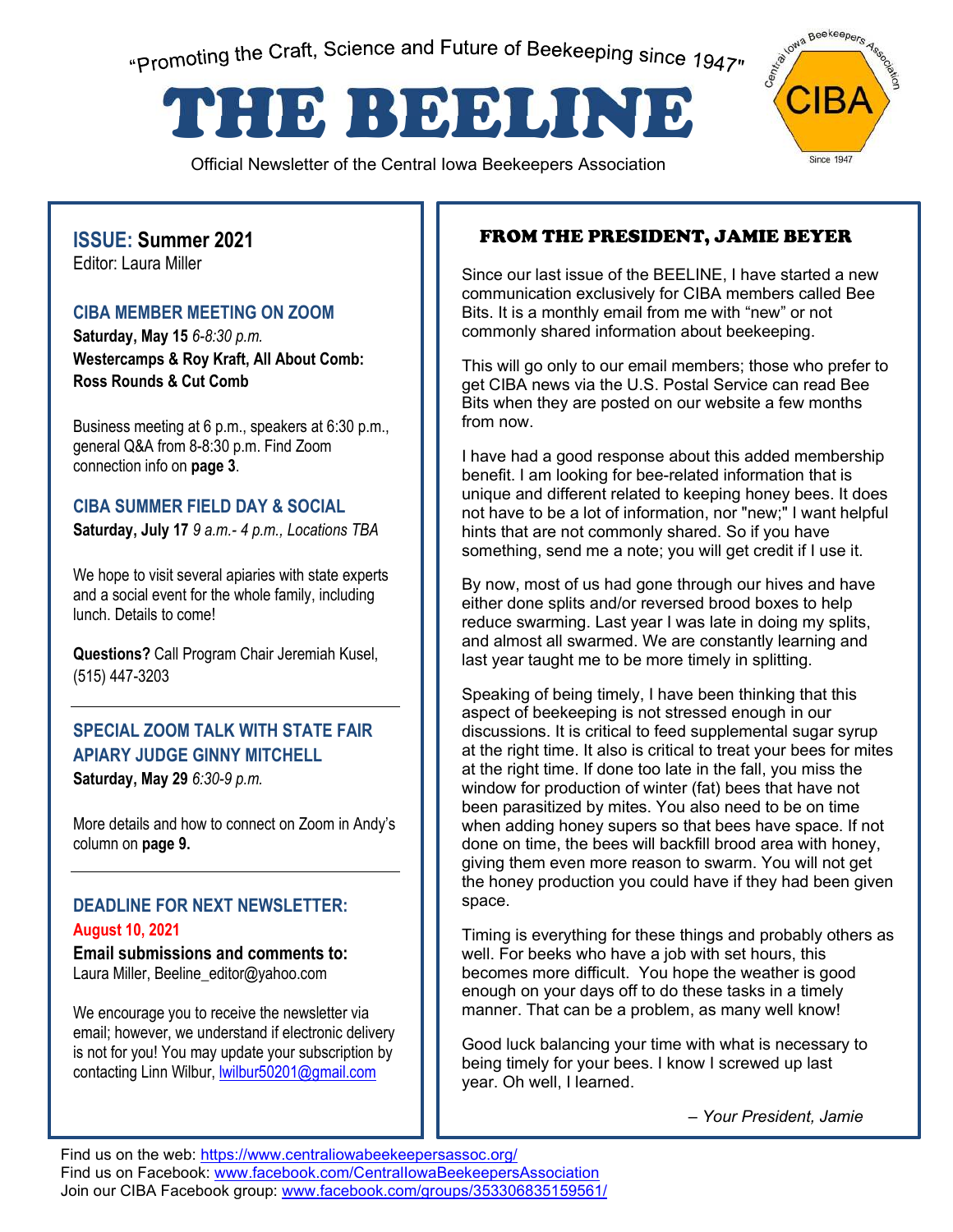#### **Summer 2021 BEELINE**

| <b>CIBA Program Updates</b>                            |    |  |
|--------------------------------------------------------|----|--|
|                                                        |    |  |
|                                                        |    |  |
|                                                        |    |  |
|                                                        |    |  |
| <b>Other CIBA Business</b>                             |    |  |
|                                                        |    |  |
|                                                        |    |  |
|                                                        |    |  |
|                                                        |    |  |
|                                                        |    |  |
| <b>CIBA's First Online Auction: Success!</b>           | 7  |  |
| Meet Our New Board Member, Ray Knapp                   | 8  |  |
| The Queen/Ambassador's Corner                          | 8  |  |
| <b>News from Our State Apiarist Andy Joseph</b>        | 9  |  |
| A Word from ISU Extension Bee Specialist, Randall Cass | 10 |  |
|                                                        |    |  |
| <b>CIBA Member Contributions</b>                       |    |  |
|                                                        |    |  |
|                                                        |    |  |
|                                                        |    |  |
|                                                        |    |  |
|                                                        |    |  |
|                                                        |    |  |
| From the Editor, Let's Start the Two-Way Conversation! | 15 |  |
| <b>CIBA Leadership and State Organizations</b>         |    |  |



Unwittingly, Raymond wanders into the hive's company picnic.

# Editor's Document Navigation Tips

**Table of Contents:** Hover over any section of the Table of Contents, then hold the CTRL button down on your keyboard. This action will create a pointing finger image - press the left button on your mouse on any section of the Table of Contents to go directly to that section.

**Document navigation:** No matter where you are in this document, if you press the CTRL + Home buttons on your keyboard concurrently, the action will take you to the top of the BEELINE. You can then scroll to page 2 to gain access to the Table of Contents to navigate the entire document using guidance in bullet number 1.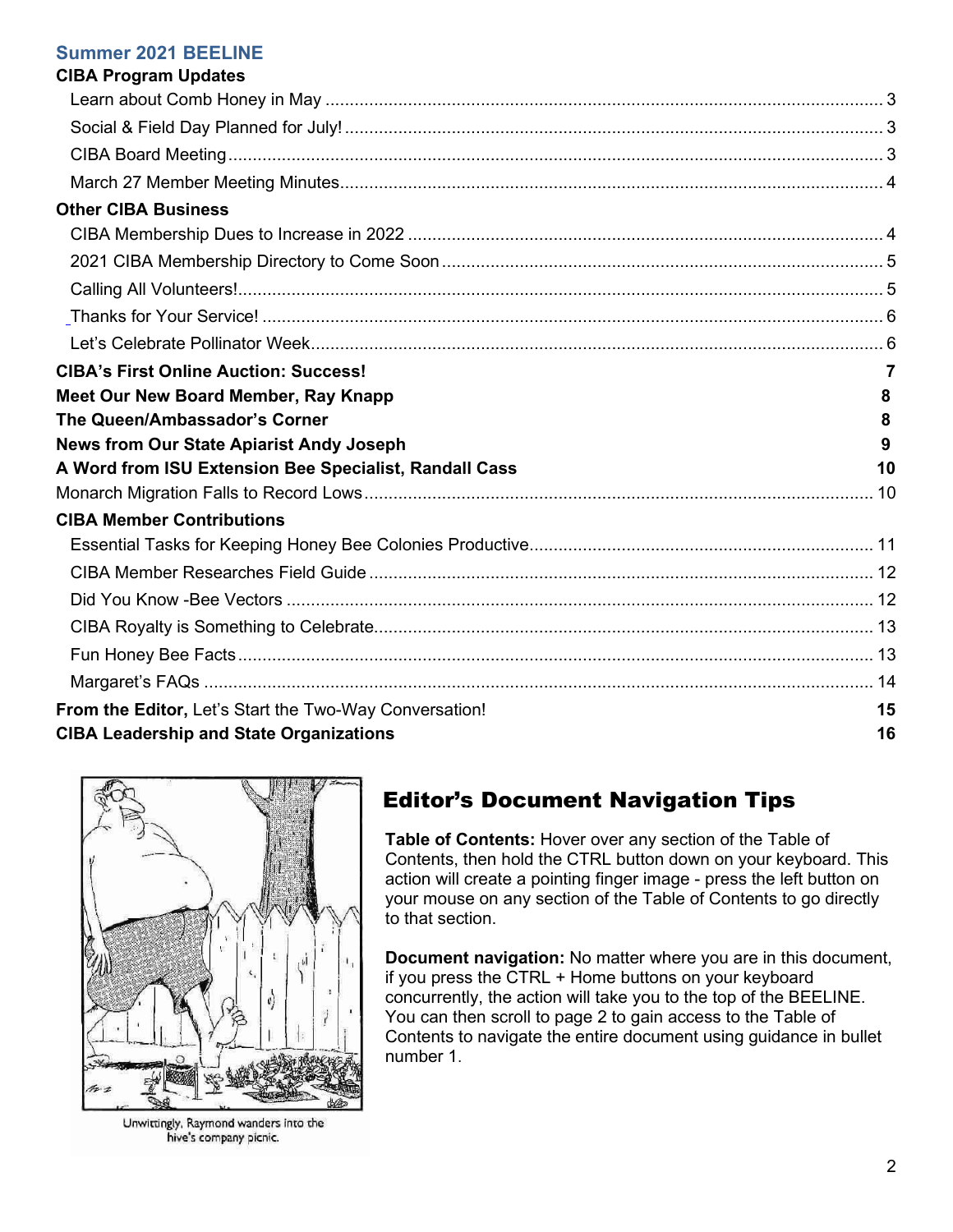# <span id="page-2-0"></span>CIBA Program Updates

### <span id="page-2-1"></span>**Learn about Comb Honey in May**

**Date:** Saturday, May 15 **Time:** 6-8:30 p.m. **Schedule:** Business meeting from 6-6:30 p.m.; first speaker at 6:30 p.m.; second speaker at 7:10 p.m.; Q&A from 8-8:30 p.m.

Are you ready for a great May meeting? We will again meet via Zoom for the program, *It's All About Comb: Ross Rounds & Cut Comb*.



For the Ross rounds, we'll hear from a member of the Westercamp family who operate the Honey War Bee Company apiary near Farmington .Joy Westercamp was the 2018 Iowa Honey Queen for the Iowa Honey Producers Association (IHPA). Talking about comb honey will be IHPA President Roy Kraft of Goldfield. Both the Westercamps and Roy have won blue ribbons at the Iowa State Fair for their products.

What a great way to learn about comb honey! The timing couldn't be better, so maybe they will provide a few secrets not only on how to produce comb honey but also on how to prepare your comb honey for the fair. If you are interested or have tried but failed with comb honey, this will *bee* the meeting for you!

We will also be doing something new at this meeting. Following the program, we will host a 30-minute Q&A when members can ask questions and talk about anything related to beekeeping.

#### **Two ways to connect:**

- 1. Go to this link:
- <https://us02web.zoom.us/j/83592937189?pwd=UnlSQk04TGZTK0paY1psQnNVbEh6Zz09>
- 2. Open the Zoom app on your laptop or smart device: Meeting ID: 835 9293 7189 Passcode: CombHoney

We offer condolences to the family of Rev. Grant Gillard on his recent death. A Presbyterian minister and beekeeper in southeast Missouri, Rev. Gillard had been scheduled to present the May program.

## <span id="page-2-2"></span>**Social & Field Day Planned for July!**

Save the date of Saturday, July 17 for our annual "field day" summer meeting. The Program Committee is exploring ways to have this event outside as a face-to-face meeting. We'll visit several apiaries beginning at 9 a.m. to hear critiques of each apiary by Andy Joseph, who directs Iowa's bee program, and another knowledgeable expert, Austin Miller. There will be lunch and a social event for the whole family, with everything concluding by 4 p.m.

Stay tuned for more information in the President's monthly update and on the CIBA website!

#### <span id="page-2-3"></span>**CIBA Board Meeting**

The next meeting of the CIBA Board will be Tuesday, May 11 at 6:30 p.m. If you would like to attend, please contact a director or officer for more information.

#### **Just for Grins …**

What's black and yellow and flies at 30,000 feet? A bee on an airplane. The only thing more dangerous than being with a fool is fooling with a bee. The talkative bee earned a reputation as being blab-bee. What's bee's favorite kind of candy? Bumble gum. The bee bank robber said to the tellers, "Your honey or your life."

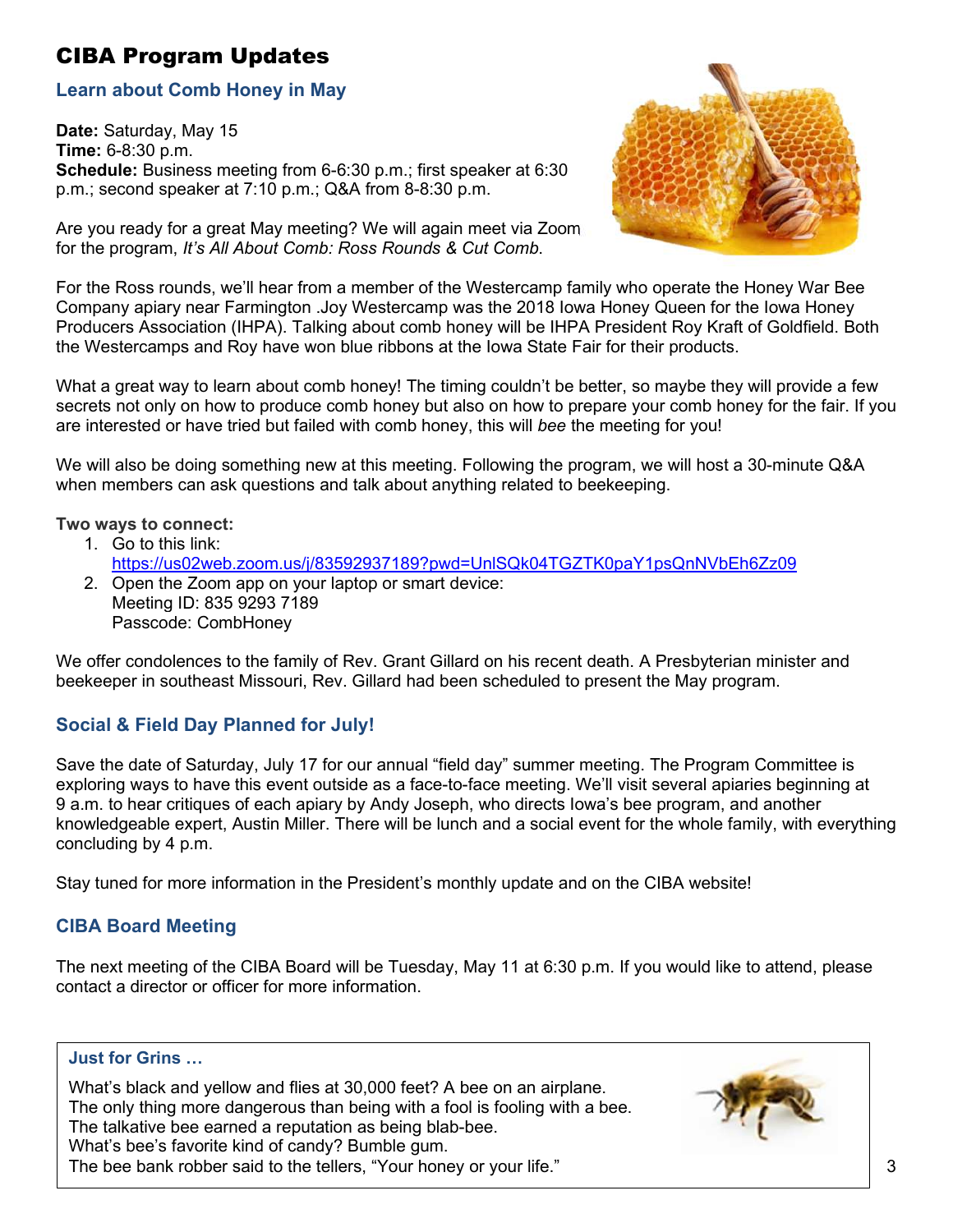## <span id="page-3-0"></span>**March 27 Member Meeting Minutes**

#### *Submitted by Jim Crandell*

The meeting was called to order on Zoom at 6:30 p.m. by President Jamie Beyer.

Newsletter: April 10th is the deadline for the next newsletter.

Website: We are in phase 2 now, with extra pages still under construction.

ZOOM Online Auction: 60 buyers and 8 sellers have registered but we need more items for the auction. People can inspect items April 8-9.

Queen/Ambassador: They are reaching out to various Girl and Boy Scout troops, 4-H clubs and various libraries to do programs, such as cooking with honey, and offering to go through their hives.

Nonprofit Status: This is a work in progress.

A motion was made and passed to increase annual membership dues by \$5.00 for 2022. Also passed to add a \$5.00 fee for those who want to receive materials via the U.S. Postal Service.

Elections were held. Results: Jamie Beyer, President; Jeremiah Kusel, Vice-President; Linn Wilbur, Secretary/Treasurer. Directors were elected to these terms: Jim Crandell and Mark Moberly, 3 years; Ray Knapp and Val Just, 2 years; and Sue Kelly, 1 year.

Ellen Bell presented the program, Spring Management in Beekeeping. The meeting was adjourned at 8:48 p.m.

## <span id="page-3-1"></span>Other CIBA Business

#### <span id="page-3-2"></span>**CIBA Membership Dues to Increase in 2022**

At the March 27 business meeting, the CIBA board recommended and members voted to approve two changes in 2022 membership dues. It has been at least five years since dues have been discussed, and then it was to add the option for a family membership. This is the first increase in dues in many years. The new schedule for dues (below) will go into effect January 1, 2022.:

| 2022       | Email delivery | <b>JSPS</b> | USPS & email |
|------------|----------------|-------------|--------------|
| Individual | \$15           | \$20        | tor          |
| Family     | ድጋበ            | COL         | よつに          |

- Single and family membership will be \$15 and \$20, respectively. This is an increase in \$5 for each membership category and reflects the increasing costs incurred by CIBA.
- An additional charge of \$5 will be added to dues for those who want CIBA communications delivered by the U.S. Postal Service (rather than email). CIBA's cost to provide USPS mailings includes copying and postage, ranging from \$6 to over \$8 per membership per year. This includes a minimum of four BEELINE newsletters (one of which is mailed in a manila envelope with information about the Winter Seminar, requiring more postage than our normal folded newsletter) and 2 postcards with meeting notifications during months when no BEELINE is published. The \$5 additional charge only partially covers actual mailing costs for members who choose the USPS option.

The CIBA Board did not take lightly recommending increased dues for 2022, but felt it was necessary to maintain the quality of our programs and communications. As you know, CIBA officers, directors and volunteers serve without compensation; 100 percent of your dues support meetings, speakers, programs and other benefits of CIBA membership.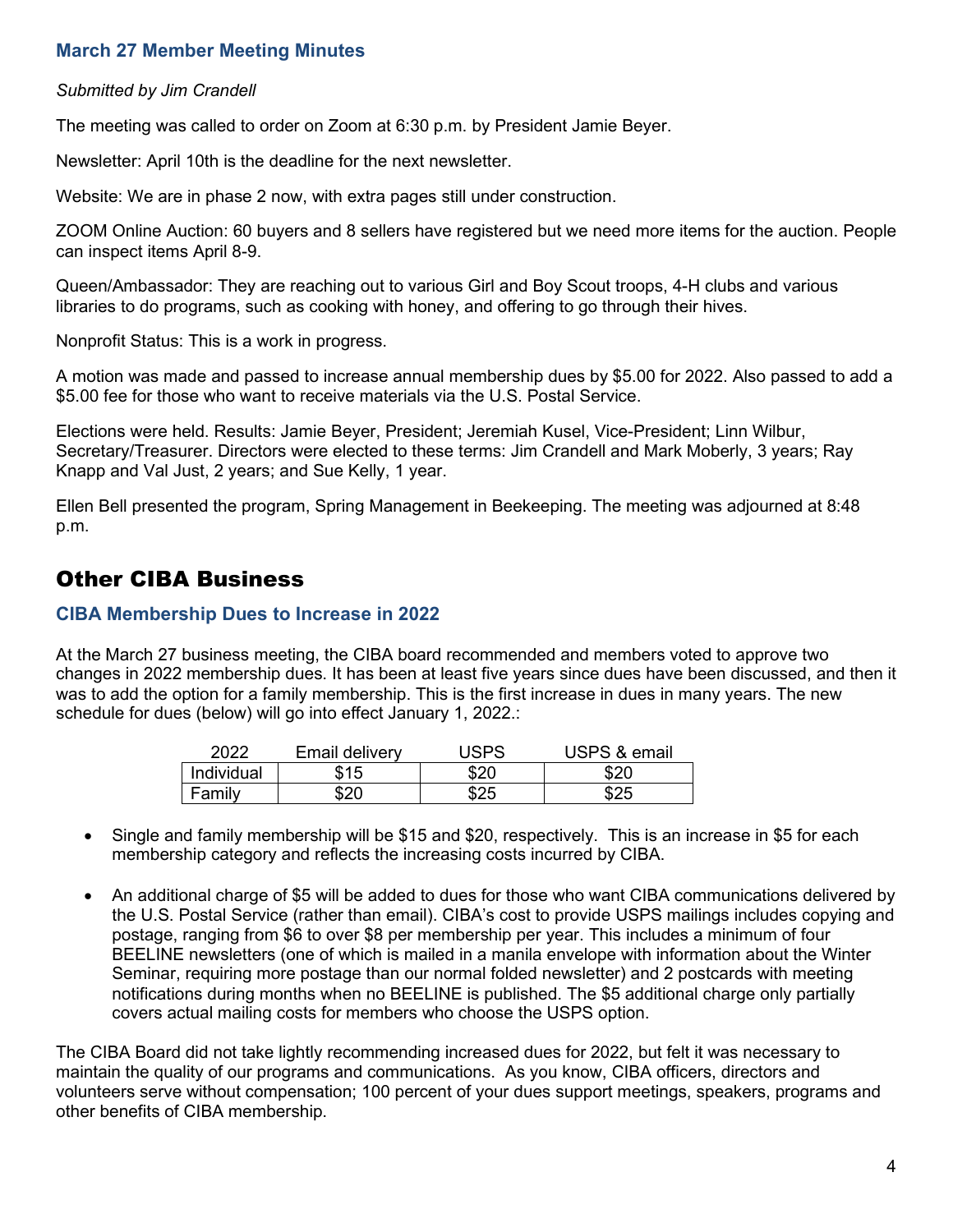Currently, CIBA has 124 members – 64 single memberships and 31 family memberships. Of those, 40 people have selected the USPS option for CIBA communications. About 40 percent of our members are new beekeepers who have recently finished their first beekeeping classes.

## <span id="page-4-0"></span>**2021 CIBA Membership Directory to Come Soon**

The CIBA Membership Directory will be available shortly! In early May, if you signed up for email receipt of CIBA communications, you will receive the 2021 CIBA Membership Directory in a separate email. The directory contains contact information and some apiary information for all CIBA members who consented to share their information.

Please use this directory to contact other CIBA members, but do not share it with people outside our organization. We have members who elected to not have their information published, and we are committed to keeping distribution only within CIBA.

If you are not on the email list (you selected USPS delivery on your 2021 CIBA membership form) and wish to have a directory, contact Linn Wilbur, CIBA Secretary/Treasurer. We'll figure out how to get you a copy. Linn's contact info is on the back page of the BEELINE.

If there are errors in your basic information (name, address, contact info), contact Linn, who will correct it for future years. If there are errors in apiary numbers or those need updating, please make those changes on next year's membership form. We will not be able to reissue the directory this year. We make every effort to keep correct information about our members, but errors can occur.

<span id="page-4-1"></span>

**ATTENTION MEMBERS:** On behalf of our board of directors, we would love for you to join us as a volunteer on one of our committees. Whether you have one day of experience or 30 years of experience, we want to grow as a club and the best way to do that is with our committees and the help of our great members.

We have plenty of committees to choose from, and we would love to have your support in any way. New and fresh ideas help us reach the goal of making CIBA the best beekeeping club around!

Here's a brief look at CIBA committees:

- **Program:** Planning quarterly meetings and the Winter Seminar. This includes finding speakers and locations for meetings. Time commitment: monthly meetings with some additional as needed. (Chair: Jeremiah Kusel)
- **By-laws/Articles of Incorporation 501c3:** Manages annual revisions of CIBA By-laws and works with volunteers to help gain nonprofit status for our organization. (Chair: Jamie Beyer)
- **Newsletter/Website**: Oversees and provides content for CIBA website; also provides content for the quarterly BEELINE newsletter that is distributed to CIBA membership and Iowa beekeeping clubs. Meetings as needed. (Co-Chairs: Val Just, Laura Miller)
- **CIBA Mentorship:** This is new! Members will define program parameters, working closely with the Bee Yard chair because the Bee Yard will be a resource for beekeeper education. This committee will engage with club members to determine mentoring needs and work with new beekeepers each year. Time commitment: Monthly meetings with some additional at times. (Chair: Val Just)
- **Marketing:** Manages how CIBA markets its programs in various media outlets. Requires collaboration with most committee chairs to ensure needs are met. Time commitment: daily checks and posts to keep all informed via social media and any outlets. (Chair: Jeremiah Kusel)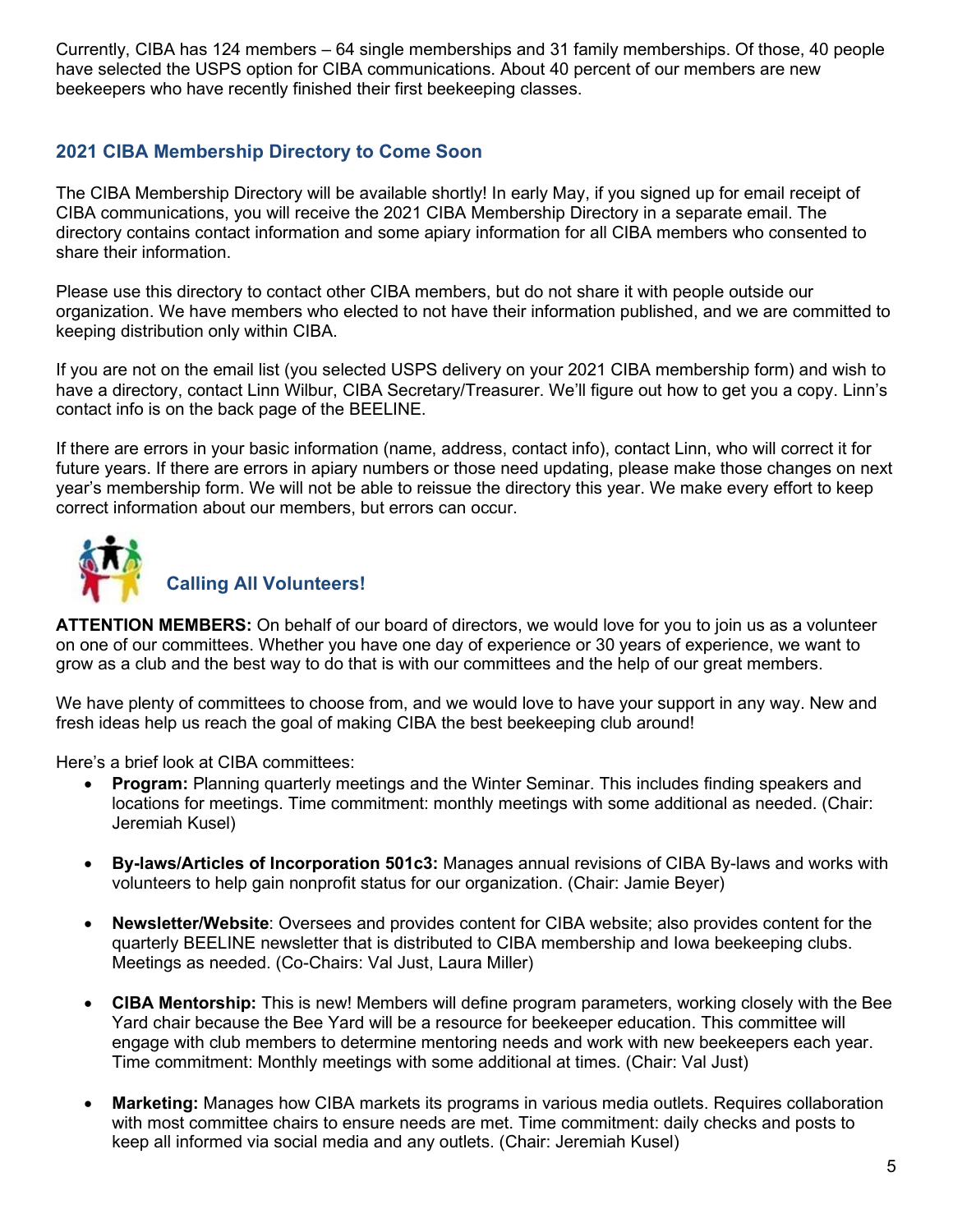- **Bee Yard:** Also a new program that will be a learning resource for CIBA members and public education. This program will depend on the nonprofit 501c3 status for CIBA because this program chair will obtain liability insurance to cover the bee yard. (Chair: Ray Knapp)
- **Queen/Ambassador:** Interview potential candidates and assist current queen/ambassador throughout the year providing resources and guidance. Time commitment: 30 minutes per month with some months additional. (Chair: Susan Kelly)
- **Food:** Provides food and/or snacks and drink choices at quarterly meetings and the Winter Seminar. Time commitment: depends on needs of program committee. (Chair Ann Wilbur)
- **Auction**: Planning and carrying out the annual auction, which includes finding locations along with setup and other logistics. Time commitment: Monthly meetings with some additional at times. (Chair Mark Moberly)\



<span id="page-5-0"></span>A beehive wouldn't survive without its worker bees and CIBA wouldn't continue without dedicated volunteers. Many thanks go to worker bees **Margaret Hala**, **Steve Hanlin** and **Trisha Hedge**s, outgoing members of the CIBA board of directors. We appreciate their contributions and many years of service!

Serving on the board will be new members Mark Moberly, Ray Knapp, Val Just and Susan Kelly, who were elected at the March 27 member meeting. Jim Crandell, Sr., will serve another term and appointed assistant secretary, Jamie Beyer will continue as president; Jeremiah Kusel was elected vice-president and Linn Wilbur was elected secretary/treasurer.

Here's to a good year for CIBA!

## <span id="page-5-1"></span>**Let's Celebrate Pollinator Week**

If you're looking for something to celebrate this year, why not host a Pollinator Party? Pollinator Week is **Monday, June 21 through Saturday, June 26**. Pollinator Week began 14 years ago, initiated by the Pollinator Partnership to address "the urgent issue of declining pollinator populations." Pollinator Week has grown into an international celebration, promoting the valuable ecosystem services provided by bees, birds, butterflies, bats and beetles. In 2020, the Pollinator Partnership collaborated with the Electric Power Research Institute to host a Pollinator Power Party that reached 1.2 million people. This year they are planning even more virtual activities including party boxes, scientific lectures, celebrity cooking demonstrations, pollinator art and culture, habitat management and gardening tips. The Pollinator Partnership also has tremendous resources on their website – ideas for celebrations (local and otherwise), educational materials, a Bee Smart School Garden Kit, fun games, puzzles and other materials. Check it out:<https://www.pollinator.org/pollinator-week/activities>

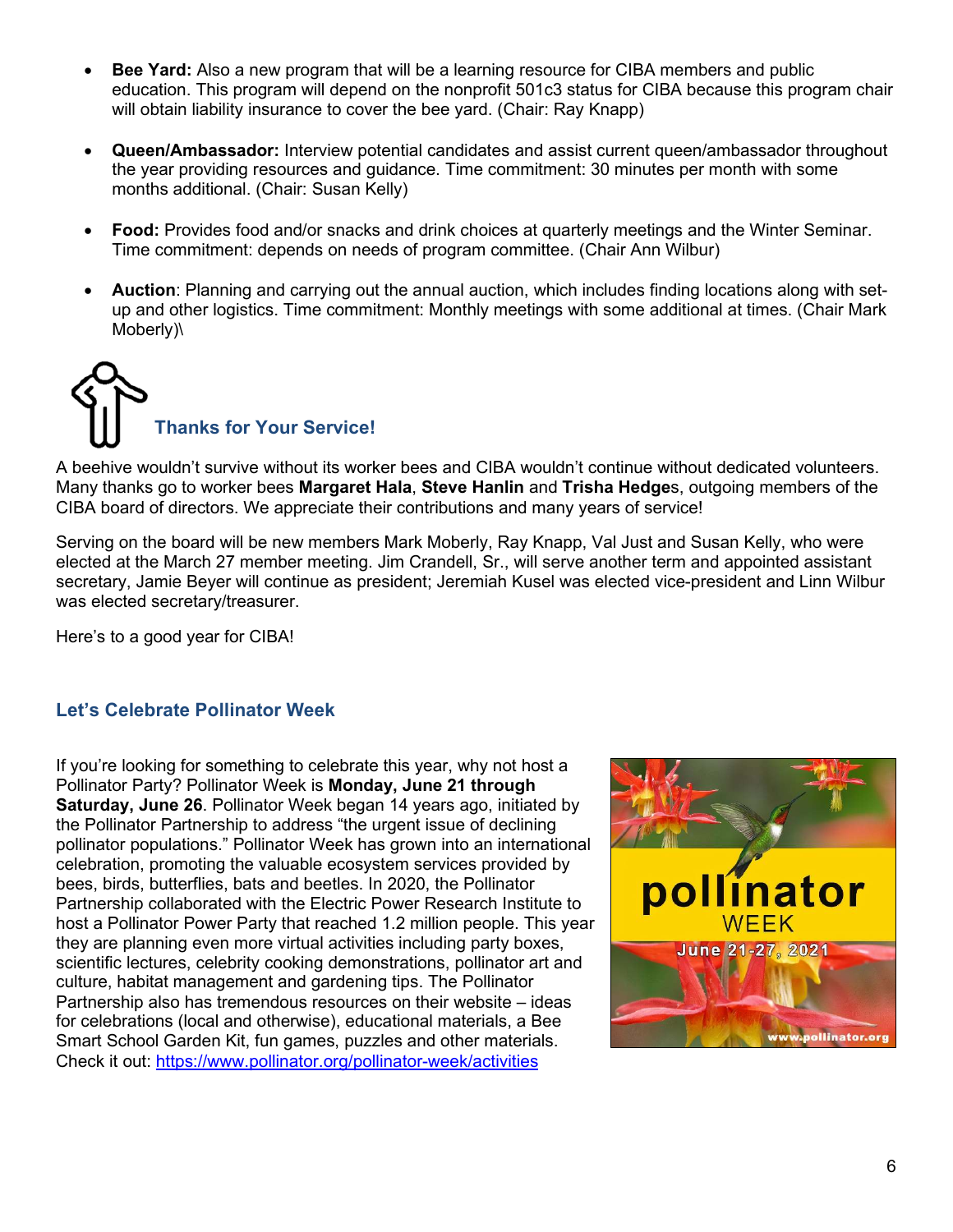# <span id="page-6-0"></span>CIBA's First Online Auction: Success!

*Written by Laura Miller* 

It was an experiment, to be sure. But after postponing and then cancelling this annual fundraiser in 2020 due to the pandemic, CIBA board members were ready to try it – an online auction of beekeeping equipment.

Previous CIBA auctions were social events as well as great fundraisers for the organization. People gathered the third Saturday in April to look over equipment that other beekeepers wanted to sell (with a small commission going to CIBA), or donate items and give all proceeds to CIBA. There was something for everyone – lots of beekeeping equipment, friendly conversation, the song of an auctioneer, and delicious food to buy in support of CIBA's queen and ambassador program. Sometimes nearly 100 people came and went during the day.



*Here's Jeremiah, with the stacks of equipment brought to his house for the successful auction.*

So it was a leap of faith in March when the CIBA board decided to explore an online option for the auction. After much discussion, the board decided to proceed with a virtual event that would keep buyers, sellers and CIBA volunteers socially distanced and safe from coronavirus concerns.

Board member Jeremiah Kusel researched the idea and interviewed online auction manager Jeff Capp of Mitchellville who had conducted a number of virtual auctions. Jeremiah also offered to host and promote the event on CIBA's Facebook page.

The response was enthusiastic, to say the least! Within a month, the empty lot next to Jeremiah's house in Slater was filled with beekeeping equipment. A stack of bee quilts, bee boxes of all sizes, complete hive setups, inner covers, excluders, extractors, a bee jacket, even a machete (for cutting burr comb and cleaning weeds around a hive.

Eleven people registered as sellers. One seller had lost 20 hives and decided to take a break from beekeeping by selling extra equipment. Another seller was switching to 8-frame boxes, so he brought his 10-frame equipment to sell. Several sellers donated items to support the queen program. Longtime beekeeper Mike Sanders donated a day of his expertise as an auction item, and Jamie Beyer donated a new top-bar hive.

Jeremiah photographed all items, separating them into 127 different lots for viewing and bidding on a special Facebook page. People also could set up an appointment to inspect items at Jeremiah's house prior to the start of the auction. Then the auction went live for seven days as a special page on Facebook called CIBA's First Annual Online Auction.

We had 117 people register as buyers and many more viewers on the Facebook page. At midnight on Friday, April 16, no additional buyers could join the Facebook group (to prevent last-minute takeovers) and the softclose began at noon the next day. The highest bid by lot was accepted in order. If a new bid was placed during the last 2 minutes, bidding was extended and would continue as long as bidders increased the amount. The entire closing lasted more than 8 hours and 30 minutes.

"This went way better than I expected," said Jeremiah. "I was hoping to pocket enough money to say we paid our expenses but we well exceeded that."

Total sales from the auction exceeded \$6,000, comparable if not better than the past several years. After paying a commission to the online auction manager, and with the donated items, CIBA will pocket an estimated \$1,800. The board will discuss the auction and make recommendations for next year. Meanwhile, mark another CIBA auction for the books and send a queen-sized thank-you to the Auction Committee led by Jeremiah and Jim Crandall with Val Just's expertise on getting all the instructions online – great job!.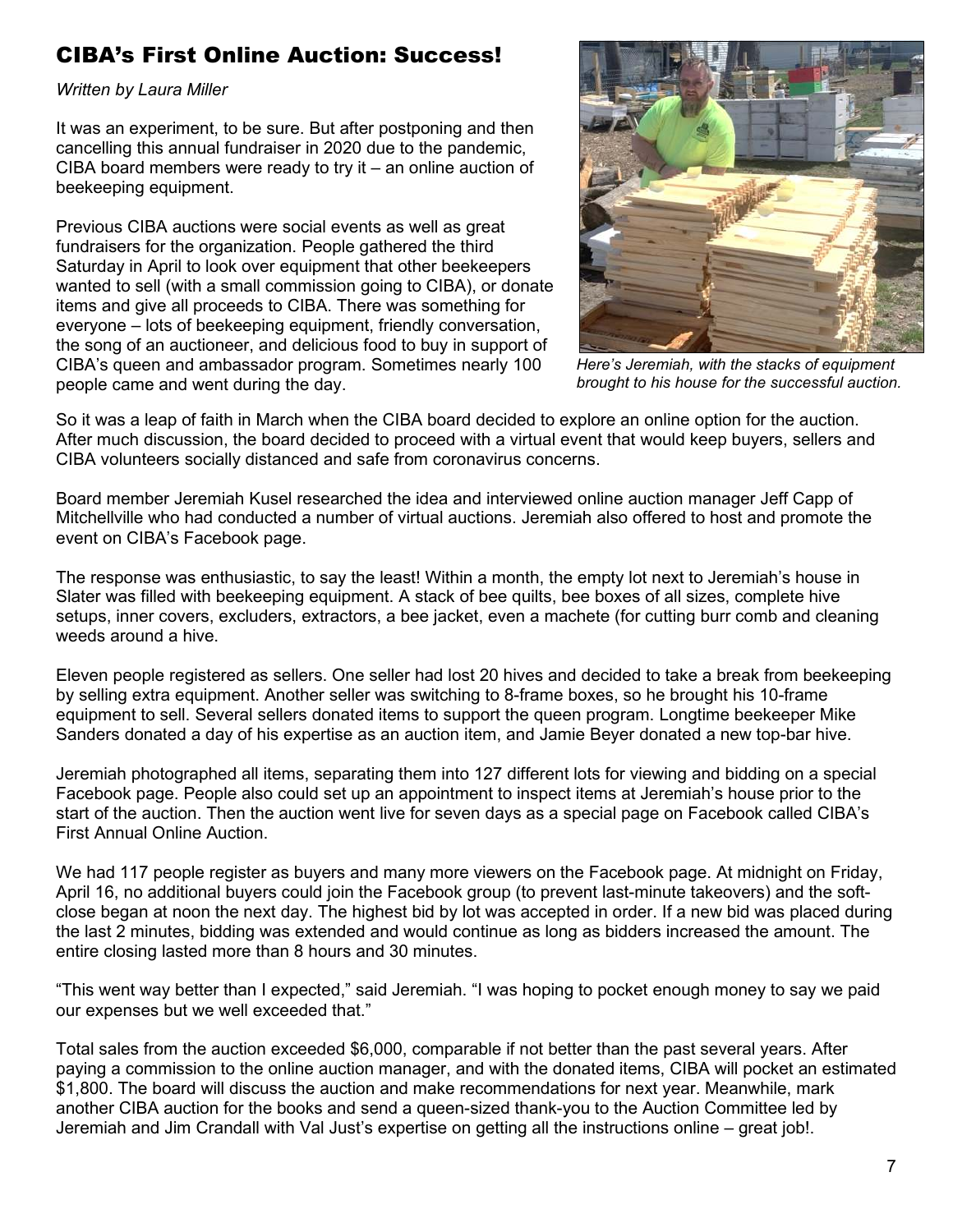# <span id="page-7-0"></span>Meet Our New Board Member, Ray Knapp

My name is Raymond Knapp. I have been beekeeping in Perry for nine years. Last year I had 14 hives located in five apiaries in northern Dallas County and southern Boone County. I enjoy woodworking so I have used my skills to produce hive components in my shop.

It's been four years since I joined CIBA (at least I think so). I always have enjoyed meeting other beekeepers and sharing information so that I can be a better beekeeper. One of the most rewarding activities with CIBA has been working as mentor to teen beekeepers. I have enjoyed working with youth to spread beekeeping knowledge, answer questions and solve problems. As a member of the CIBA's board, I want to listen to members to come up with solutions that can expand our outreach and solve issues as they arise.

I enjoy CIBA activities because they give me opportunities to meet and share information with other beekeepers, both new and seasoned. Through this organization and visiting other local bee groups, I have made many new friends and have learned more about our great little bees. My association with CIBA allowed me to participate in the 2020 American Beekeeping Federation Conference in Chicago.



*Ray Knapp at his Happy Hunting Grounds Apiary*

My biggest challenge is winterizing my hives so they make it through winter. I have had years where I have lost all my hives, but this year I have five that made it through the winter. It's the best I have done!

As I write this, all five hives have brood in them. I am working with electronic hive monitors that tell me weight, temperature and humidity of the hive. I keep listening to the girls and exploring methods to support them through the season.

My advice to new beekeepers; join a local bee club, take classes before investing in the hobby, ask questions and be open to suggestions and new ideas, expand your knowledge by talking to other beekeepers, reading books and watching videos. But most importantly, HAVE FUN.

# <span id="page-7-1"></span>The Queen/Ambassador's Corner

Hello, central Iowa beekeepers! Your honey queen and ambassador here, and we have an exciting update for you!

First, we have wonderful news that all three hives tended by the Ames High Bee Club came out of the winter strong and looking healthy. We have been busy taking care of those and recently had a photoshoot with the hives for *Fresh Pickings* magazine. There will be an article in their summer issue about us, and we are excited about it.

Coming up we will be doing a program with a local 4-H group in Madrid about cooking with honey, the life cycle of bees, and what to look for in a hive. This will be our first "real" program and we hope the kids love what we share with them.

Aside from this we have been reaching out to local Girl Scout and Boy Scout troops to do outdoor hive visits for the newly-offered beekeeping badge. This gives Scouts the opportunity to get involved with bees at a young age and to keep up their interest so that they could end up where we are!

There is excitement in the air as we look forward to upcoming events, especially as warm weather allows outdoor programs with hives. Please contact Susan Kelly if you want to reach us ([CIBAQueenChair@gmail.com\)](mailto:CIBAQueenChair@gmail.com), and happy beekeeping!

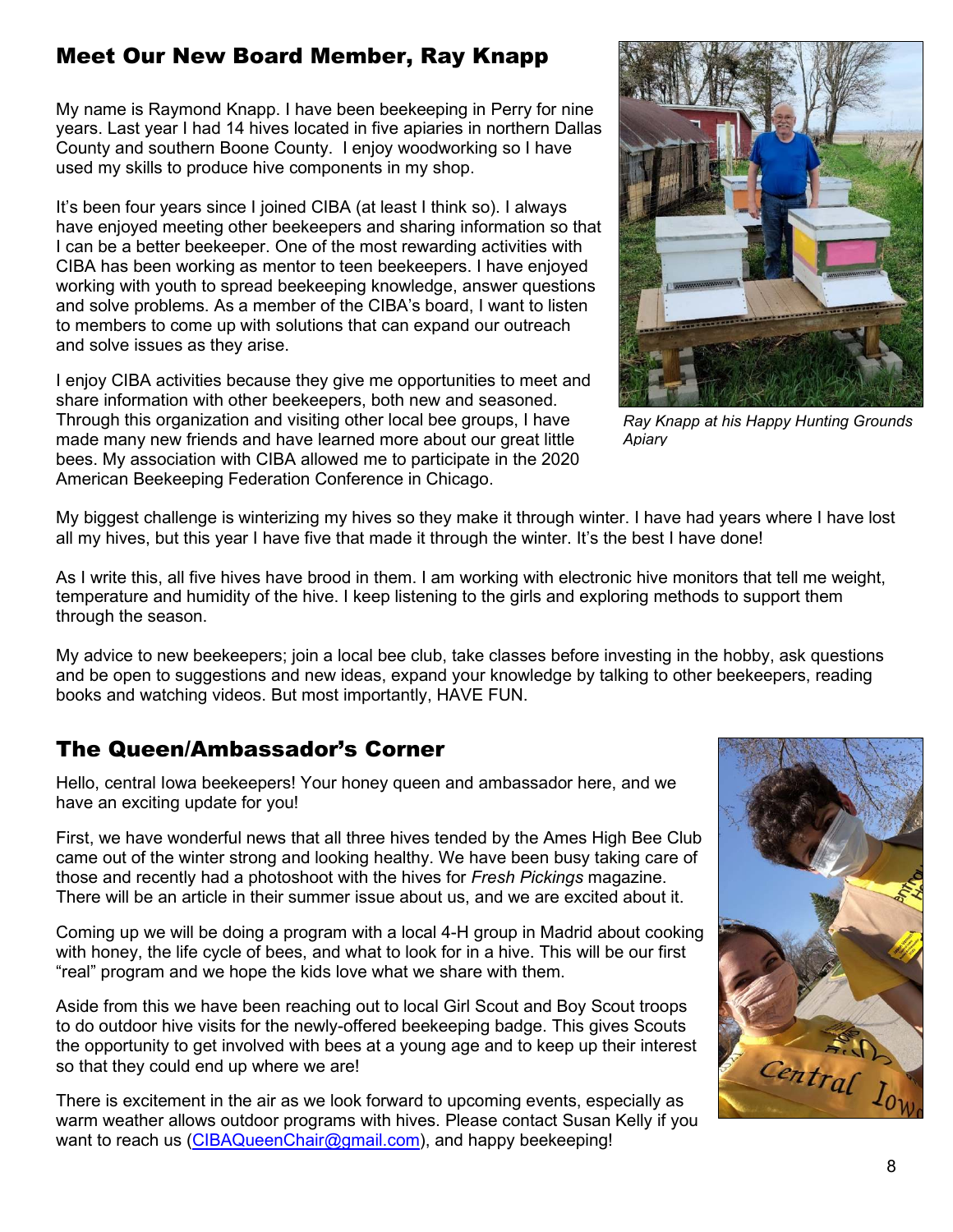# <span id="page-8-0"></span>News from Our State Apiarist Andy Joseph

#### **Looking Ahead to the Iowa State Fair**

*EDITOR'S NOTE: CIBA is pleased to offer the use of our club's Zoom account to host this event, which was initiated by the CIBA Program Committee from a CIBA member's suggestion. Tune in!* 



On May 29, you can enjoy an evening with Ginny Mitchell, who will judge apiary entries at the Iowa State Fair this year. She will share with us the kinds of things she is looking for and offer her tips and tricks for preparing perfect apiary entries.

Ginny is a knowledgeable beekeeper, entomologist and lover of all-things-BEE. She coordinates the ISU Insect Zoo, sharing her knowledge of insects to people of all ages throughout the state. We've been very lucky to have Ginny as our State Fair apiary contests judge for several years now. This is a big job, and one that requires her unique skill set and her passion for poring over the details of each and every exhibit.

If you have ever wondered what in the world a judge looks for in an observation hive, how to get that blue ribbon for your honey, beeswax art, or a photo class, or if you've ever had an idea for assembling one of those awesome window display cases, but didn't know how to start … this is your chance. Ginny will show us how she judges each class of entry, item by item.

Roy Kraft, president of the Iowa Honey Producers Association (IHPA) and a dedicated fair exhibitor, will talk about volunteering at the IHPA booth in the Agriculture Building at the fair, which is always a great time. I will briefly discuss the "superintendenty" nuts and bolts of obtaining your entry tags, delivering exhibits prior to the fair, and earning points, ribbons and awards. And I'll try to answer any other questions you may have.

What I'm REALLY excited about is the addition of four new classes to our apiary exhibits at the fair. This means there are now 28 ways to enter and compete! Below is a description of each; for more details put "Iowa State Fair Apiary Premium Book" in your Internet search engine.

The Best Honey in Iowa!

Submit one small (2-8 ounce) jar of your best liquid honey extracted as part of the 2021 crop. The jar must be "blacked out" to hide the appearance, color and clarity of the honey. Only one 1<sup>st</sup> place ribbon will be awarded.

- Youth Class Three 12-oz Plastic Bears
- Youth Class One Frame of Honey (sealed, ready for extracting, wrapped in clear plastic wrap)
- Youth Class One frame of empty extracting comb wrapped in clear plastic wrap

These new classes are offered as "ribbon-only awards," meaning the fair will not be paying monetary awards as in all the other classes. We'll keep our fingers crossed that they'll add premiums next year.

**Zoom with Iowa State Fair Apiary Judge, Ginny Mitchell**  Saturday, May 29, 6:30 to 9 p.m. Please log into Zoom by 6:20 p.m.

Click this link to join:

<https://us02web.zoom.us/j/87614248250?pwd=QlZpd21jQ3ppK1hJdVZvUU1taEJOUT09>

Meeting ID: 876 1424 8250 Passcode: Apiary

That said, these classes and a few of the existing classes have outside sponsorships. The IHPA has generously pledged a \$100 prize to the winner of the Best Honey in Iowa class. We are getting outside sponsorships for prizes in all the youth classes as well.

Entries must be submitted online, at [www.iowastatefair.org,](http://www.iowastatefair.org/) or postmarked on or before July 14. Each participant shall pay a \$2 fee per entry, which applies in all classes except window displays, which is \$4. The July 14 deadline is for purchasing entry tags. You do not have to declare which classes of competition you will enter. Many people will purchase a handful of entry tags and the3n prepare as many entry exhibits as their time and resources allow. **I am looking forward to a great showing!** -- *Andy*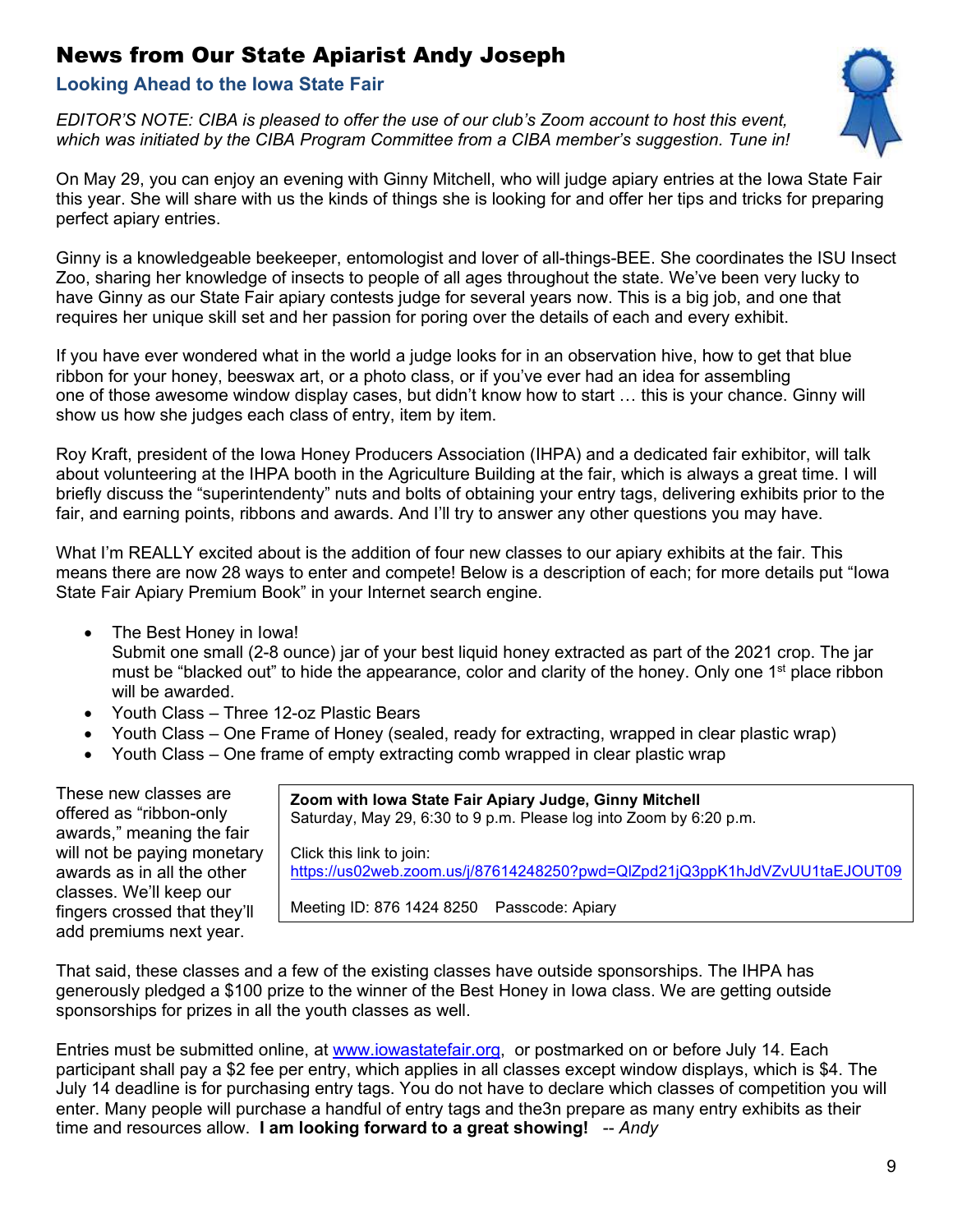# <span id="page-9-0"></span>A Word from ISU Extension Bee Specialist, Randall Cass

## **ISU Bee Program Research Update**

Summer is prime season for honey bee research at Iowa State University. In the past our team has explored ways in which the Iowa landscape affects overall colony health. Our research demonstrated that honey bees face a dearth of flowering resources in late summer and early fall in Iowa. Although we found that prairie can provide some rescue effect through established late-blooming plants, the research highlighted this time of year as critical for ensuring bees have enough food resources to get through winter in our state.



This year's research will look at honey bee productivity on sites with prairie strips. The ISU Bee Team, which is part of a lab operated by ISU professor Amy Toth, will try to quantify the impact that honey bees may have on native bee diversity and abundance at those sites.

Prairie strips are a conservation practice pioneered by ISU in which permanent strips of prairie are planted in crop fields to increase biodiversity and decrease erosion and nutrient loss. Twenty research hives will be placed at each prairie strips site and monitored throughout the summer for colony health and honey production. Concurrently, our team will monitor native bees in the area to better understand whether the presence of 20 honey bee colonies negatively impacts the diverse group of non-honey bee species at these sites.

This project is led by Katherine Borchardt, a PhD student in the Toth Lab. Our team will be assisted by undergraduate students who are participating in the new Bee Squad internship program. This program was created to provide students from historically excluded and underrepresented populations with opportunities for in-depth, paid research experiences. The program also will build a supporting relationship to the pollinator research community at ISU.

In another new initiative, honey samples from the prairie strips research hives will be submitted for lab analysis to determine whether bees are visiting plants in the prairie strips. Finding out what makes the honey unique is part of a student project designed to explore the potential to market honey from prairie strips. Our team plans to harvest this honey and sell it as Iowa Prairie Strips Honey along with our harvest from the ISU Apiary.

In addition to summer research and honey production, the ISU Bee Program will expand extension efforts this year. Our team is developing new materials related to honey bee integrated pest management, as well as resources for beekeeping as an economic enterprise. Both will be available free later this year on the ISU Bee Program's new website, [https://bees.cals.iastate.edu](https://bees.cals.iastate.edu/) (site may not be ready until May). We also hope to offer new resources and programs in Spanish for the first time.

Beekeeping groups interested in extension presentations on research or beginning beekeeping can contact Randall Cass at [randall@iastate.edu.](mailto:randall@iastate.edu)

*At right, students will be collecting data from beehives in conservation strips at ISU test plots.* 

#### **Monarch Migration Falls to Record Lows**

If you follow the numbers, you know that 2020 was a bad one for migrating monarchs. The Xerces Society in January announced that only 1,914 monarch butterflies were recorded overwintering on the southern California coast this year, compared to 30,000 recorded during previous low years. The Western Monarch Thanksgiving Count is a volunteer-driven community science project that includes 246 overwintering sites. Several sites such as Pacific Grove (known as Butterfly City USA) had no monarchs. The numbers represent a 99.9 percent drop from counts done in the 1980s. Low numbers are attributed to loss of overwintering, breeding and migratory habitat, and pesticide use.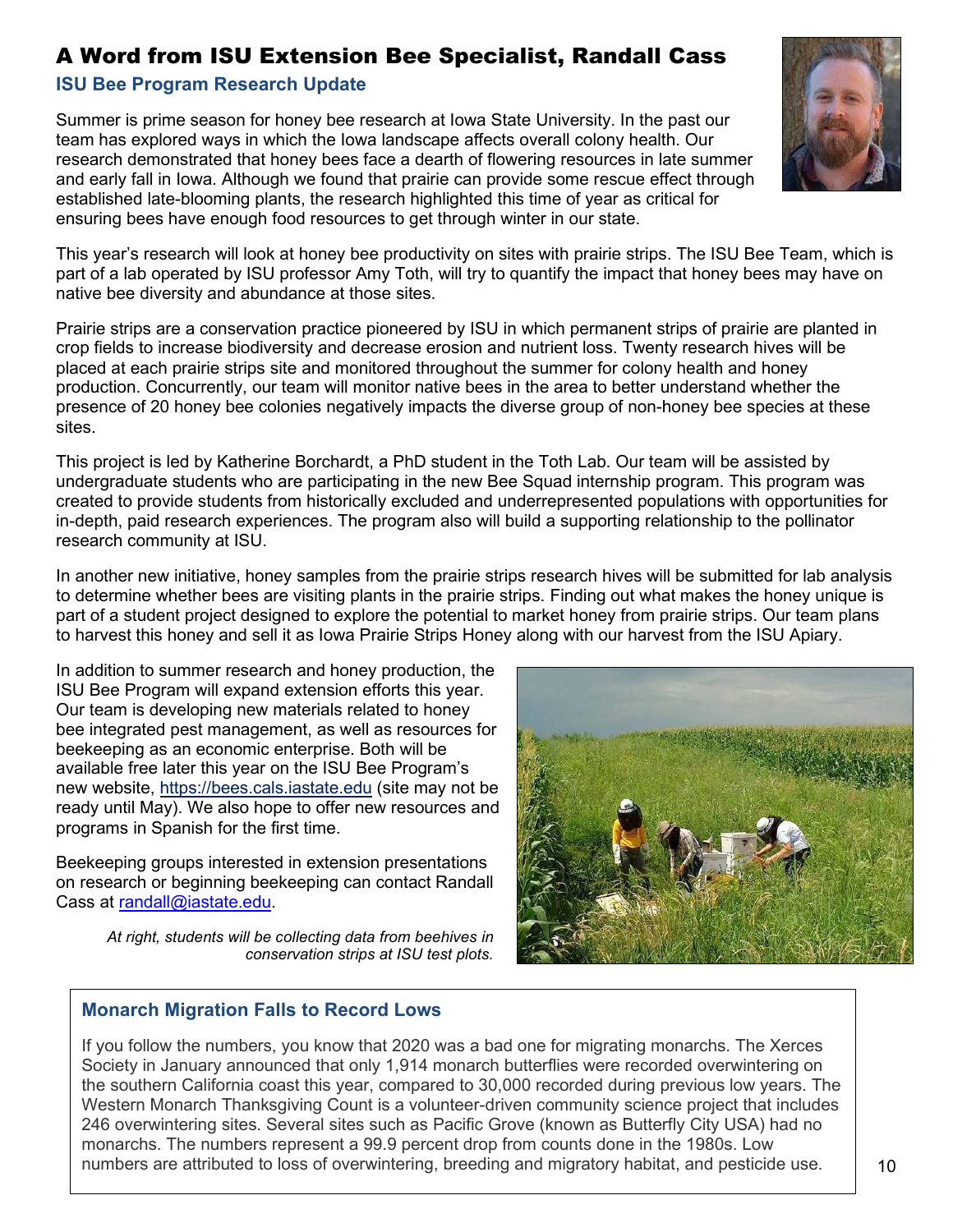# <span id="page-10-0"></span>CIBA Member Contributions

## <span id="page-10-1"></span>**Essential Tasks for Keeping Honey Bee Colonies Productive**

*EDITOR'S NOTE: This article was written by the late John Johnson, CIBA and IHPA past president. John used these articles with his mentees through the years. Information has been reviewed and updated as needed.* 

#### **Avoid bee starvation**

Bees can starve any time during the year, but it is most likely during late winter (March) or early spring (April or May). Bees have just come through the cold weather period and there is increased brood rearing. This takes more feed. Feed bees honey or sugar water. Bees also require pollen for brood-rearing and their own health. If needed, provide a pollen substitute in late March and April. It is best not to let bees get even close to starvation. Be sure bees have ample feed before they are wrapped for winter.

#### **Provide ample space for bees and honey**

Bees need space to house a large population and store pollen and honey. If they are not provided space when needed, they will frequently



*John Johnson leads one of his many hands-on meetings with mentees.* 

swarm. When they swarm the beekeeper loses the queen, many of the worker bees and hope of a honey crop that season. If one reduces an overwintered colony to a single hive body in April or is starting a package or nuc, the second hive body should be added by the time bees in the single hive body noticeably grow in numbers and there are several frames of brood. When in doubt, put the second hive body on a little too soon rather than too late.

Put the first super on when there is a strong bee population and several frames of brood in the second hive body. In central Iowa this usually, but not always happens in mid to late May for colonies overwintered from the previous year. It will be later for packages and nucs. Put the second super on when the first one is half to twothirds full of nectar and so on.

Remove the entrance reducer entirely about the time cool weather of May changes to warmer weather of late May or early June. If in doubt, remove the entrance reducer a little early rather than late.

## **Keep colony queenright**

Without a queen the colony dies out and the combs may be destroyed by wax moth larvae. Ensure that each colony stays queenright. Especially during April, May and June, check about once per week to ensure the bee population appears to be steady or eggs are growing in number, that there are newly laid eggs in the brood combs. If so, the colony is queenright. You do not need to see the queen.

If the unit is queenless and it is mid-June or earlier in the season, the best corrective action is to unite the queenless colony with a queenright unit if available. The next best choice is to get another queen and introduce her to the queenless colony in the usual manner. This needs to be done as soon as possible. The longer one waits, the less likely it is that the queenless unit will accept the new queen. Obtaining another queen in a timely fashion from a faraway queen breeder may be difficult, but it is an option if it can be done.

If it is past mid-June but before August 20, another option is to give the queenless colony a frame of newly laid eggs from another strong colony. This is nature's own way of rearing queens.

#### **Protect bees from diseases and parasites**

Protect bees from American Foulbrood by managing so as to ensure they are not exposed to foulbrood organisms by infected equipment, by not feeding honey or giving them combs of unknown origin. And, while not always possible it is preferred to separate them from other honey bees by two miles or more. If foulbrood is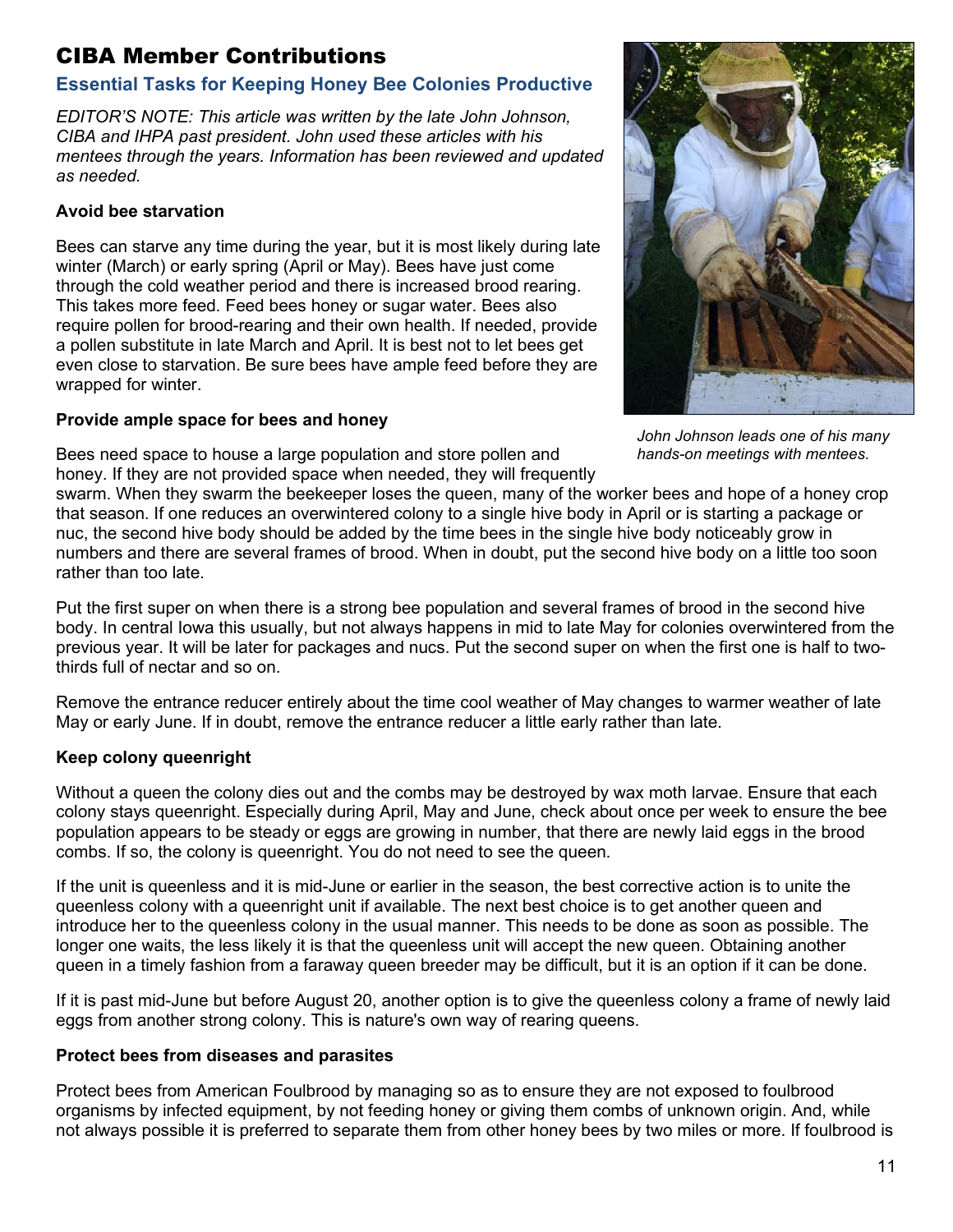suspected, call a state bee inspector, and ask for an inspection and advice on the best remedy for the situation.

Bees must be protected from Varroa mites. Read and follow the directions in Keith Delaplane's book *First Lessons in Beekeeping*, chapter 8 entitled Honey Bee Disorders. Remember, if bees do require chemical treatment, the mites may be resistant to the material that was effective last year or the year before. Call the state apiarist to determine what currently is effective.

#### **Protect bees from winter weather**

There are proven methods to keep bees alive through most winters. Here is what to do: locate colonies in an area protected from northwest winds, such as south side of a grove, buildings or south slope of a hill. Treat for foulbrood and mite control as needed.

Ensure the bees have enough feed for the winter. It is easier to feed them in October than it will be in March. Enough feed means six or seven nearly frames in the upper brood chamber must be full of honey, and four or five full frames of honey in the lower brood chamber. A couple frames of pollen also are needed. If there is not enough feed on a colony, it must be fed, united with another colony or the bees discarded. Do not try to winter weak (in numbers of bees) or light (not enough feed) colonies, as they seldom survive. The honey they consumed is wasted and the combs damaged. Instead, save the valuable honey and combs for next spring.

Next step is to wrap the bees – preferably in late October. Do this: cut a 1- or 2-inch-thick sheet of Styrofoam and place it over the top of the inner cover. Make a second entrance between the upper and lower hive bodies. Place a wrapping of black tar paper around and over the colony. If you have two colonies on one hive stand, move them close together and wrap them as it they were one. Bees wintered as described above usually will overwinter well.

#### **Final note:**

The practices outlined above must be done in the correct way and especially on time.

#### <span id="page-11-0"></span>**CIBA Member Researches Field Guide**

CIBA member Julia McGuire has received a farmer-rancher grant from the North Central Region of the Sustainable Agriculture Research and Education (SARE) Program to produce a phenology field guide for Iowa. She invites beekeepers throughout Iowa to submit information about natural phenomena in their area that are important to honey bees (such as bloom times, etc.). Contact her at [\(515\) 988-1828](tel:515-988-1828) or [wdmjulia@gmail.com](mailto:wdmjulia@gmail.com) for more information.

#### <span id="page-11-1"></span>**Did You Know … ?**

Scientists are looking at using bees to apply fungicide to strawberries? It's called bee vectoring, according to Dr. Sue Willi Chan, manager of a research project at the University of Guelph in Canada.

Chan explains: "Bees pick up small particles that contain biocontrol agents as they leave their hive and disseminate them to flowering crops. It works for strawberries, raspberries, apples, coffee, cucumbers, and potentially sunflowers and some canola too. Essentially, it can be used with any flowering crop that uses bees for pollination."

The chemical is diluted in powder form and placed in dispensers placed in bee hives. The bees pass through them as they leave the hive and the powder clings to their body hairs and is carried to plants. Once it rubs off on the flower, the chemical will protect the blossom from pathogens like grey mold. Currently one company based in Ontario has EPA approval to use in America's primary berry-growing regions. Only a few growers used it in 2020, but access is expected to increase in 2021.

*Source: February 2021 issue of The Furrow, published by John Deere.*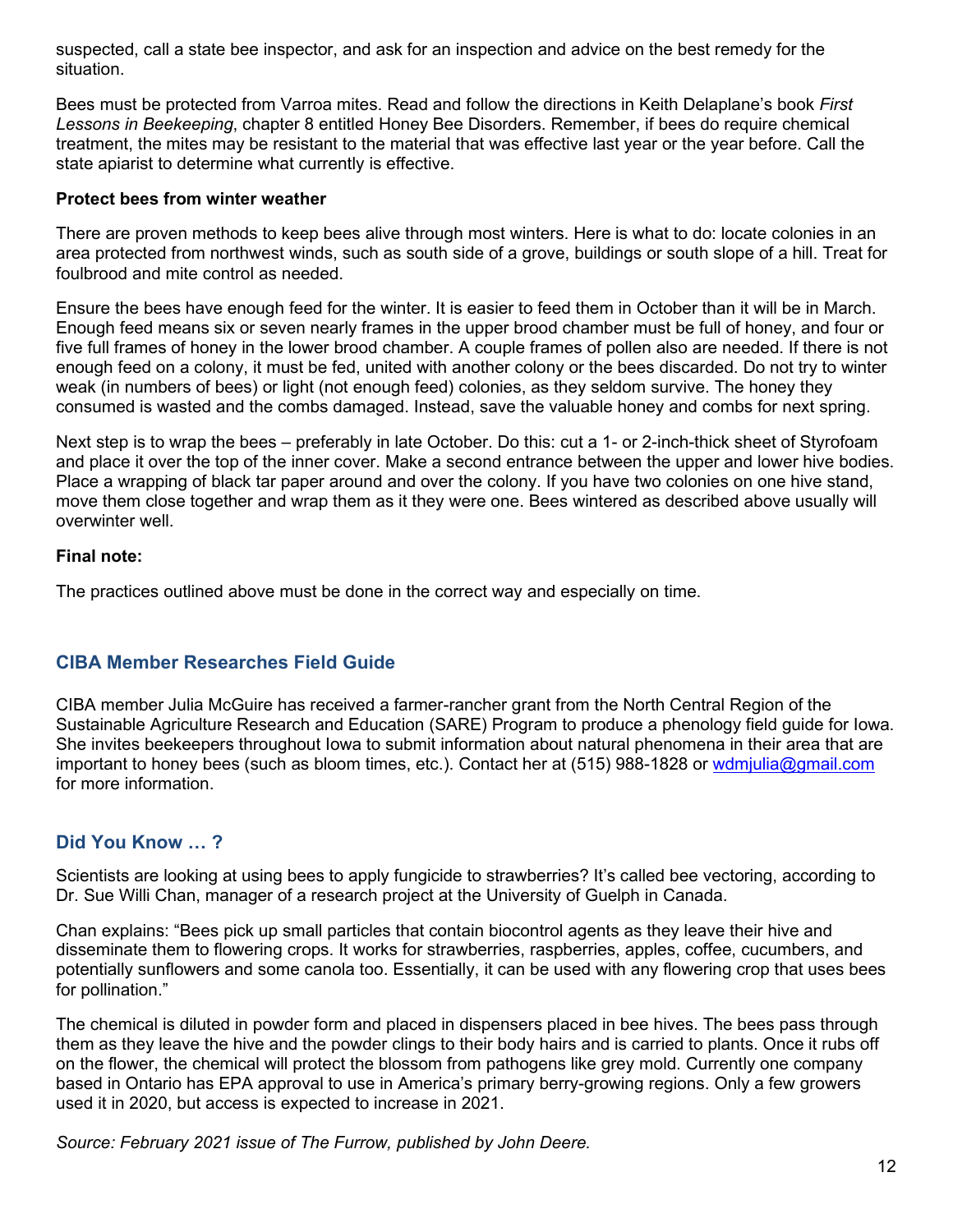## <span id="page-12-0"></span>**CIBA Royalty is Something to Celebrate**

#### *Submitted by Jamie Beyer, Past Chair, CIBA Queen Committee*

Historically, CIBA has been a leader among local bee groups in having a honey queen. Not only have we supported fine young women to serve as queen, they have continued to display leadership qualities well beyond their CIBA tenure.

Now CIBA can claim another bright spot: we are the first local bee group in recent memory to sponsor a honey ambassador, a young man who will represent CIBA and educate others about the importance of honeybees and beekeeping. We can be so proud of these young people and what CIBA is doing to help them become leaders!

In 2014, Belle Hemesath was CIBA honey queen. The following year she was named queen for the Iowa Honey Producers



*Cameron Vannoy and Abigail Kelly* 

Association (IHPA), only to become the American Honey Queen in 2016! I personally did not know Belle, but I have heard that she was a very engaging person and a delight to be around.

Then in 2018 Cameron Vannoy served as CIBA honey queen. She already was attending Iowa State University and was extremely busy but she represented us well. She is now graduating from ISU with a double major in chemistry and genetics and recently received the Wallace E. Barron Award from the ISU Alumni Association. This award goes to only a few seniors (seven this year) who display high character, community activities and promise for continuing these exemplary qualities as alumni. We are honored that CIBA was part of her community involvement.

In 2019 we were delighted to have Abigail Kelly as our honey queen. We all know Abigail and have gotten to know her outstanding family over the last two to three years. She became IHPA honey queen in 2020, and is still serving in that capacity. Many of you know how gifted she is and how she keeps CIBA meetings organized and well run.

Also in 2019, CIBA also supported a honey princess, Makayla Ansel. An outgoing person with a bubbly personality, she wanted to become CIBA's honey queen in 2020 Queen. She interviewed for the position, but unfortunately her family moved to Nebraska in the midst of the process.

This year CIBA is supporting Ellie Nusbaum as honey queen and Jason Vernon as honey ambassador. It will be an even better year with these two very engaging high school students. I am looking forward to seeing them mature in their roles and CIBA is committed to helping them at every step of their journey.

CIBA members: think about young people in your life who might be interested in applying for the 2022 queen or ambassador positions. Candidates do not need to be CIBA members. This program presents young people the opportunity to further their knowledge of beekeeping, build leadership skills and mature into young adults capable of representing Central Iowa beekeepers.

Check out the application process at: <https://www.centraliowabeekeepersassoc.org/queen-ambassador>

Contact chair of the Queen/Ambassador Committee, Susan Kelly, if you have questions.



## **Fun Honey Bee Facts**

- Honey bees have hair on their eyes to help keep their eyeballs clean.
- Honey bees fly 55,000 miles to bring us 1 lb. of honey.
- Honey bees stroke their wings 11,400 times per minute and fly up to 15 mph.
- It takes approximately 3,500 honey bees to weigh 1 lb.
- Honey bees have two stomachs one for food and another for nectar.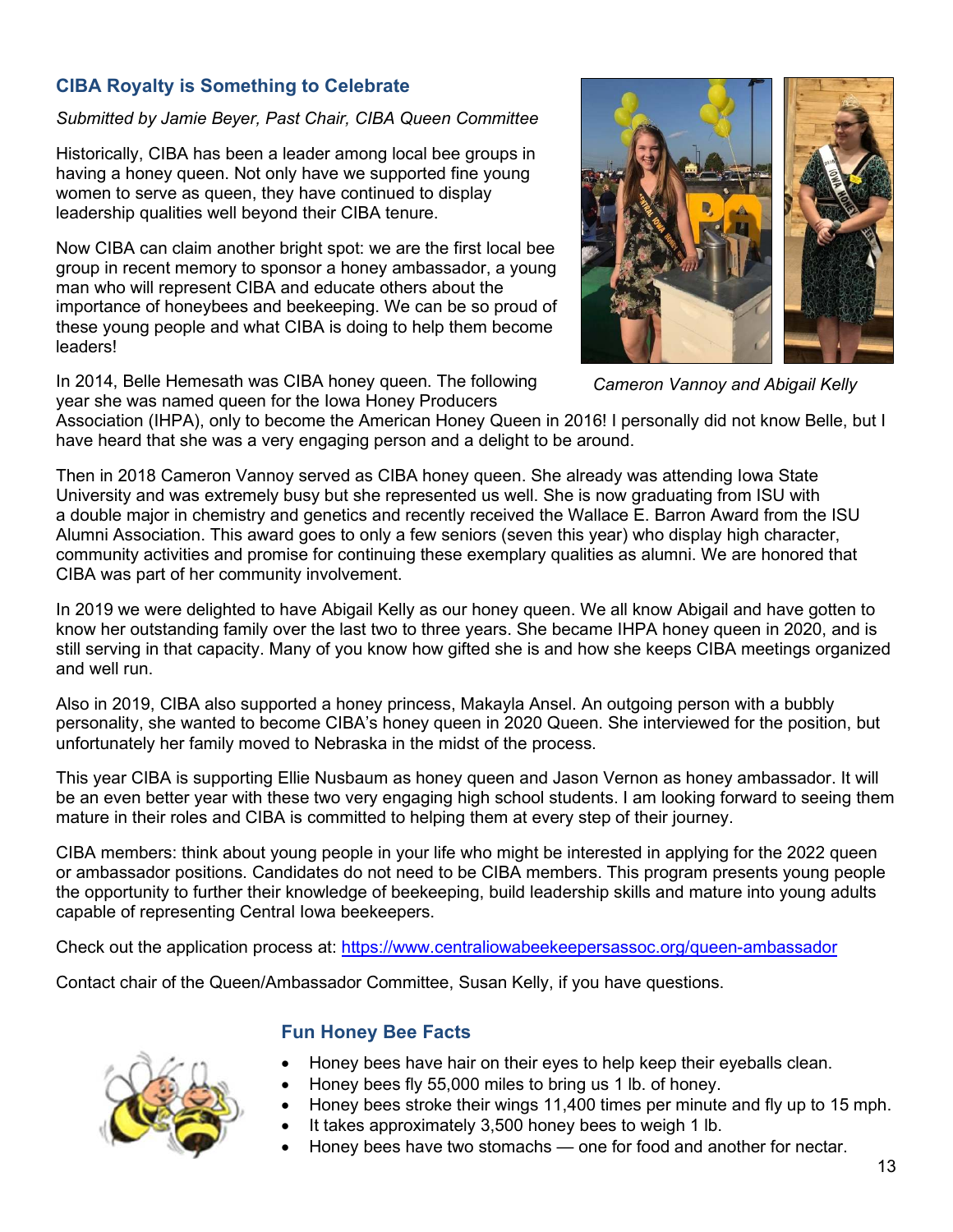# <span id="page-13-0"></span>**Margaret's FAQs**

*Prepared by Margaret Hala, longtime CIBA member, past officer & director. Find more on the CIBA website,*  <https://www.centraliowabeekeepersassoc.org/> *under Resources* 

| <b>Question</b>                                                                                                                                                                                                                                                                                                                                                 | <b>Margaret Says</b>                                                                                                                                                                                                                                                                                                                                                                                                                                                                                                                                                                                                                                                                                                                                                                                                                                                                                                                                                                                                                                                                |
|-----------------------------------------------------------------------------------------------------------------------------------------------------------------------------------------------------------------------------------------------------------------------------------------------------------------------------------------------------------------|-------------------------------------------------------------------------------------------------------------------------------------------------------------------------------------------------------------------------------------------------------------------------------------------------------------------------------------------------------------------------------------------------------------------------------------------------------------------------------------------------------------------------------------------------------------------------------------------------------------------------------------------------------------------------------------------------------------------------------------------------------------------------------------------------------------------------------------------------------------------------------------------------------------------------------------------------------------------------------------------------------------------------------------------------------------------------------------|
| I've had long-time beekeepers tell<br>me that with experience you will<br>know when you open the hive if the<br>hive is in good shape or has<br>problems. Is this true and how long<br>will it take?                                                                                                                                                            | I don't remember how long, but it may well be 2-3 years or more. One day you'll<br>open a hive, hear a definite 'whirr', and then you'll think "oh, now I understand".<br>It's definitely a different reaction and sound when you open the hive. Another<br>beekeeper contacted me to say that they finally recognized the sound of a hive<br>with problems. "It only took 5 years, but I finally got it," they reported.                                                                                                                                                                                                                                                                                                                                                                                                                                                                                                                                                                                                                                                           |
| Had a hive swarm last spring.<br>Caught and hived the swarm and<br>set it up in the yard. They left and<br>went back home. Why?                                                                                                                                                                                                                                 | The bees may have left without a queen and thus returned home. Or maybe the<br>field force returned home leaving many fewer bees with the queen. We have<br>hived a swarm in the yard where they swarmed without trouble, but we usually<br>hive it and take it to the next bee yard. This eliminates the field force from<br>returning home. We also take frames of brood with bees with us to the next<br>yard when making splits. This keeps bees adhering to the brood from returning<br>home.                                                                                                                                                                                                                                                                                                                                                                                                                                                                                                                                                                                  |
| Last spring, I was late getting my<br>splits made. When I did do it, there<br>were lots of swarm cells. I scraped<br>the small cells and removed the<br>larger ones. The hive swarmed<br>anyway and then the colony<br>became a drone-laying colony.<br>Obviously, I shouldn't have<br>removed all the large cells. How<br>many should I have left it, and why? | I would remove all but one or two of the best-looking cells to restrict how many<br>queens will hatch and leave to start new colonies. Unless you can find the<br>existing queen and remove her with only a frame of two of brood to make the<br>colony think they have swarmed, they will do so. Every frame with capped<br>queen cells poses a possibility of a new colony, so make use of them if it's<br>warm enough for a small hive to survive the nights. (Late May and June are<br>wonderful for this type of starting new hives.)<br>If you find queen cells BEFORE they are capped, you can remove them with a<br>frame or more of brood (depending on how many frames of brood are present)<br>and replace with empty frames in the parent hive. This relieves crowding and<br>gives the feeling of swarming to the colony. If you have a colony with LOTS of<br>bees that hasn't started throwing swarm cells yet, you can take a frame from<br>them and put with a cell removed from another colony to form a new colony. It's<br>all a part of the splitting process. |
| My bees didn't completely draw<br>some frames out last year. Can I<br>get them to finish them?                                                                                                                                                                                                                                                                  | Yes. Put those frames back in the center of a super with frames of foundation<br>surrounding them this year.                                                                                                                                                                                                                                                                                                                                                                                                                                                                                                                                                                                                                                                                                                                                                                                                                                                                                                                                                                        |
| Why replace brood comb on such a<br>regular basis?                                                                                                                                                                                                                                                                                                              | Even if you don't, farmers or gardeners in your area probably use herbicides,<br>pesticides and fungicides on their crops. Residues of these chemicals are<br>brought into the hive in nectar and pollen and get into the wax. It's a good idea<br>to replace brood comb every 3 years and no more than 5 years to reduce the<br>amount of those chemicals your bees are exposed to on a regular basis. Many<br>beekeepers date their new frames on the top cross bar as they first put them<br>into the hives to be drawn. This way they can keep track of the age of the<br>frames.                                                                                                                                                                                                                                                                                                                                                                                                                                                                                               |
| From where do I pull a frame to<br>check for eggs and larvae: middle<br>or side?                                                                                                                                                                                                                                                                                | I'd suggest pulling frame 2 or 3 from one side. The queen is less likely to be that<br>far to the side unless it's mid-season, so you're less likely to roll her and<br>possibly kill her.                                                                                                                                                                                                                                                                                                                                                                                                                                                                                                                                                                                                                                                                                                                                                                                                                                                                                          |
| What other recommendations do<br>you have?                                                                                                                                                                                                                                                                                                                      | I recommend that you track when the honey flow starts in your area for a couple<br>of years. That sets an average time for the upcoming years, and you can<br>anticipate the honey flow to start around the same time.<br>Also track the end of the honey flow as it nears September, so you know when<br>to remove your crop of gold.                                                                                                                                                                                                                                                                                                                                                                                                                                                                                                                                                                                                                                                                                                                                              |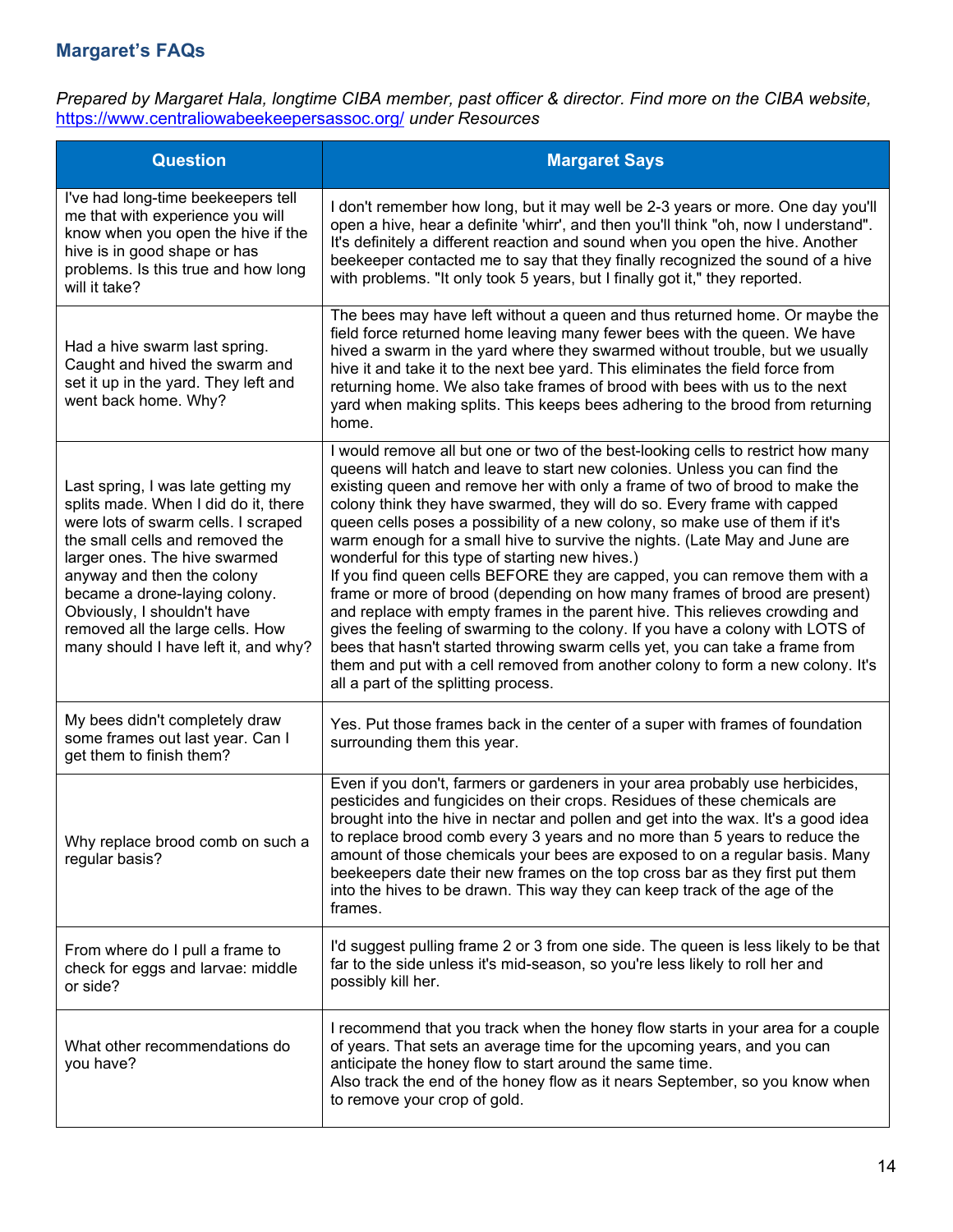# <span id="page-14-0"></span>From the Editor, Laura Miller

#### **Let's Start the Two-Way Conversation!**

I was telling someone the other day about this newsletter that I put together with help from lots of CIBA folks. It's something that I really enjoy, probably because I feel a connection to the readers. I look forward every issue to what people are contributing, and I hope you do, too.

I always have loved newsletters, this being the 10th organization that I have worked with to publish a newsletter or some kind of column on a regular basis. It's included volunteer as well as paid work, online as well as printed, cut-and-paste on paper as well as digital.

Some newsletters went to parents of children with spina bifida or members of an elementary school PTA, others to safety professionals, and even people elected to county extension councils. Some were published every week, some every month and some when we had a baseball game or there was something to report.

The common denominator: connecting with others via a shared interest.

That's why I want to hear from you! I want to know what you like and what you don't like about the BEELINE, what you'd like to see, what would be nice to see (if we had more time or volunteers).

I know spring is a busy time for all beeks, but I hope you can take a few minutes to think about — and then answer — my questions below.

You can simply copy the questions and send me an email, **Beeline** Editor@yahoo.com. If you do not want me to know who you are, you also can send your comments to our generic email, [Centraliowabeekeepersassoc@gmail.com,](mailto:Centraliowabeekeepersassoc@gmail.com) and they will be forwarded to me.

I've also put the questions in a Word document and included it as an attachment with the email you receive with the newsletter.

However you prefer, please participate. This is YOUR newsletter!

- 1. On a scale of 1 to 5 with 1 being least important and 5 being most important, please rate the importance of each type of newsletter content:
	- President's column
	- \_\_\_ Info on upcoming meetings
	- \_\_\_ Member meeting minutes
	- \_\_\_ News from the Queen/ambassador
	- Member contributions
	- \_\_\_ Lessons from John Johnson
	- \_\_\_ Margaret's Q&A
	- from the State Apiarist
	- News from Extension Bee Specialist
	- Editor's column
	- Table of contents
- 2. What kind of information would you like to see more of in the newsletter?
- 3. Do you save the newsletter for later reference? Why?
- 4. How do you like to receive the newsletter (select one)
	- o By email as an attached PDF
	- $\circ$  By email with a link to the CIBA website to view
	- $\circ$  Either way is okay with me.
- 5. The Board wants to increase the benefits of CIBA membership, and one way is to delay by several months posting the BEELINE on the CIBA website where it can be viewed by the general public. On a scale of 1 to 5 with 1 being least important and 5 being most important, how important is that benefit to you?
- 6. What other comments do you have about the BEELINE?



*Enjoy your bees!*